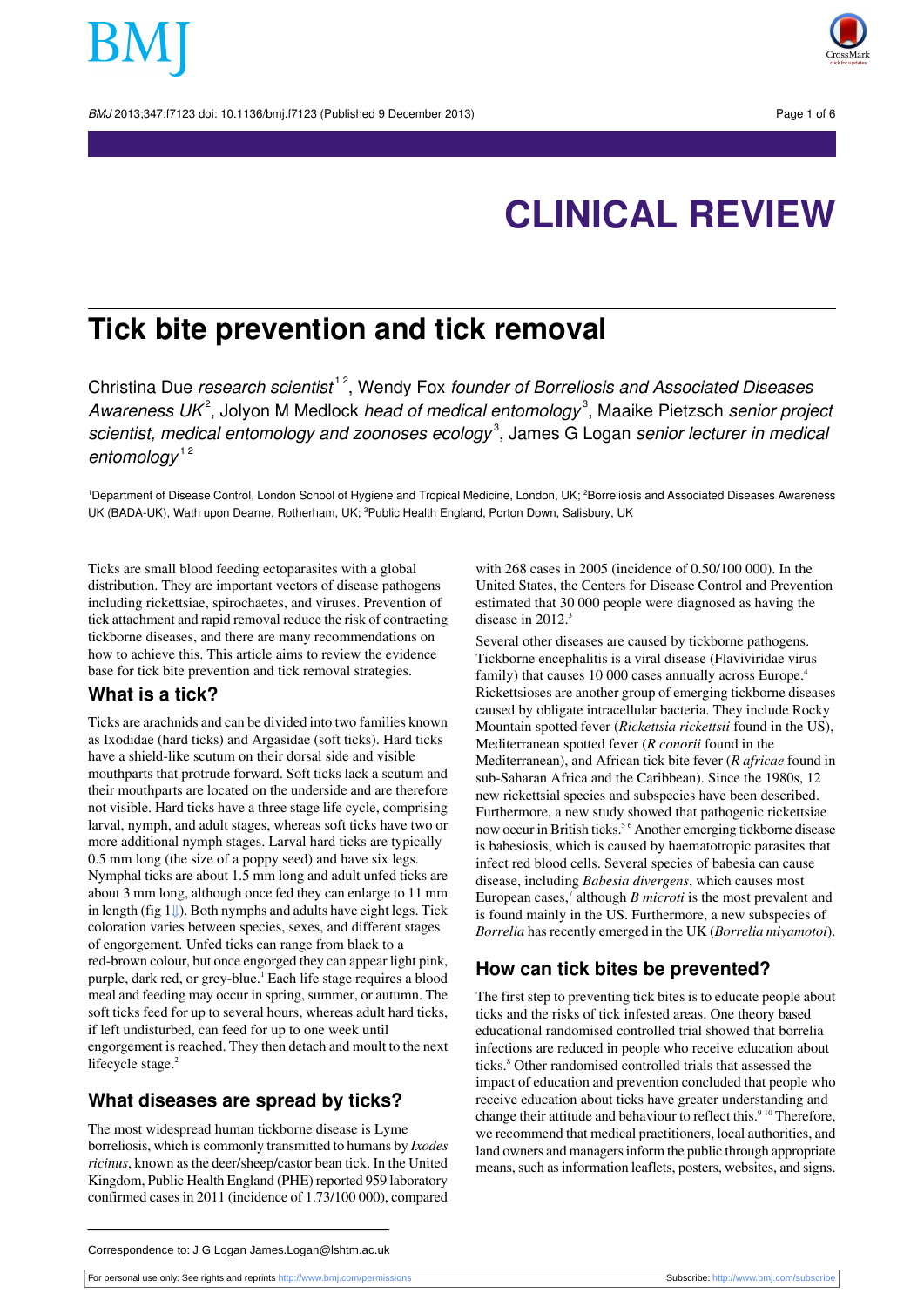#### **Summary points (advice for patients)**

When outdoors check for ticks every 2-3 hours and promptly remove them; self examine the body after being in a tick infested area Wear appropriate clothing—long trousers with socks tucked in and shirts tucked into trousers

Use permethrin treated clothing and a repellent containing PMD or DEET in tick infested areas

Use fine tipped forceps to remove ticks, grasping the tick close to the skin and pulling steadily without twisting

If bitten, report symptoms such as rash, unexplained headache, facial palsy, or arthralgia to your GP

If bitten in a Lyme disease endemic area, consult your GP to discuss antibiotic prophylaxis

#### **Sources and selection criteria**

We used PubMed and Google Scholar as search engines. Keywords included ticks, Ixodes ricinus, tick removal, tick prevention, tick control, impregnated clothing ticks, repellent ticks, natural repellents ticks, DEET ticks, and DEET *Ixodes ricinus*. We aimed to use papers published<br>in the past 20 years but did not exclude older ones if relevant.

### **Which repellents are effective against ticks?**

#### Trans**-p-methane-3,8-diol (PMD)**

Lemon eucalyptus oil, with the active ingredient *trans-p*-methane-3,8-diol (PMD), is highly repellent against ticks, varying from 100% protection five minutes after application to 85-91% after 48 hours (laboratory studies with rabbits' ears).<sup>11 12</sup> Field studies that compared untreated material and material treated with *Corymbia citriodora* oil and a commercial repellent (MyggA Natural)—both of which contain PMD—found a repellency of 74-85% when dragged over a tick infested area. Repellency lasted for several days, although protection was reduced to 42-45% after three to six days.<sup>12 13</sup> A prospective crossover clinical trial that tested Citriodiol (*cis*-and-*trans*-p-methane-3,8-diol) on volunteers found that the mean number of *I ricinus* ticks attached to each person was 0.5 to people wearing the repellent compared with 1.5 for controls.<sup>14</sup> PMD is recommended and has the advantage that it can be reapplied as often as necessary because it has little to no demonstrated toxicity. One review suggested that PMD should not be used in children under the age of 3 years, but this was largely because of lack of data on younger patients rather than evidence of toxic effects.<sup>15</sup>

#### **N,N-diethyl-3-methylbenzamide and other synthetic repellents**

*N,N*-diethyl-3-methylbenzamide (DEET) is an effective and widely used insect repellent.<sup>16</sup> However, other than laboratory studies, there is little robust evidence for its efficacy against tick attachment. Laboratory studies that tested DEET against several tick species found that DEET can be effective when used in high concentrations (30%), with a repellency of 80-100%; however, the duration was short and varied from two to five hours.<sup>17-21</sup>

Other synthetic repellents, such as Picaridin and IR3535, that have been tested in laboratory trials generally show a lower efficacy than DEET.<sup>20 22</sup> One exception is Ai3-37220 (a piperdine derivative), which had greater repellency than DEET over a six hour test period in a laboratory study.<sup>21</sup>

Laboratory studies show that DEET can be effective at preventing tick attachment, but efficacy is variable and short. These factors should be considered when using DEET. There has been some public concern over the safety of DEET, but those concerns are largely unfounded. Although toxic effects have been seen when DEET is ingested,<sup>15</sup> there is little evidence of risk associated with the use of topically applied DEET. The use of DEET has been implicated in causing seizures in a small

number of children under  $8$  years,<sup>14</sup> but the US Environmental Protection Agency states that the available data do not support a link between DEET and seizures.<sup>23</sup> A double blind randomised therapeutic trial asked pregnant women in their second and third trimesters to apply DEET on a daily basis and found no adverse neurological, gastrointestinal, or dermatological effects. Furthermore, there were no adverse effects on survival, growth, or development of the fetus at birth and one year later.<sup>24</sup> Patients should follow the recommendations of use stated on the label with regard to application rates.

#### **Does protective clothing prevent tick bites?**

A simple preventive measure is to wear protective clothing, although this does not guarantee full protection. This includes wearing boots, long trousers tucked into socks, and long sleeved shirts tucked into trousers.<sup>25</sup> Clothing should be checked for ticks every two to three hours during a trip to tick infested areas and for up to one week after returning home because ticks can remain hidden within clothing and attach later.

## **How effective is permethrin or DEET impregnated clothing?**

The use of topically applied repellents is unlikely to achieve 100% coverage because ticks may still attach and move to unprotected skin. Additional protection can be given through the use of clothing impregnated with a toxic active ingredient. Permethrin is a synthetic pyrethroid insecticide commonly used for clothing, tents, and sleeping bags. It has low toxicity, some repellency, and other physiological effects on ticks including "hot feet" and knockdown (where the arthropod is rendered immobile).<sup>26</sup> In two field studies, clothing that had been dipped or sprayed with permethrin provided 100% protection against all life stages (tick species tested included *I dammini* and *Amblyomma americanum*), whereas DEET provided 86-92% protection. Dipping orspraying can be recommended to protect against ticks. Clothing must be retreated every 20 washes to achieve 100% knockdown after 15 minutes of contact time or more often to achieve 100% knockdown in under 15 minutes.<sup>26-28</sup>

The safest and most efficient method is thought to be polymerisation of permethrin into the fibre surface of clothing in the factory.<sup>26</sup> Field studies of clothing treated in this way showed high repellency against ticks, ranging from 93-98%, whereas clothing treated with DEET gave a repellency of 60%. Furthermore, it has a longlasting effect on the fabric and is resistant to washing. In one study, in which impregnated fabric was washed 100 times, 100% knockdown was still achieved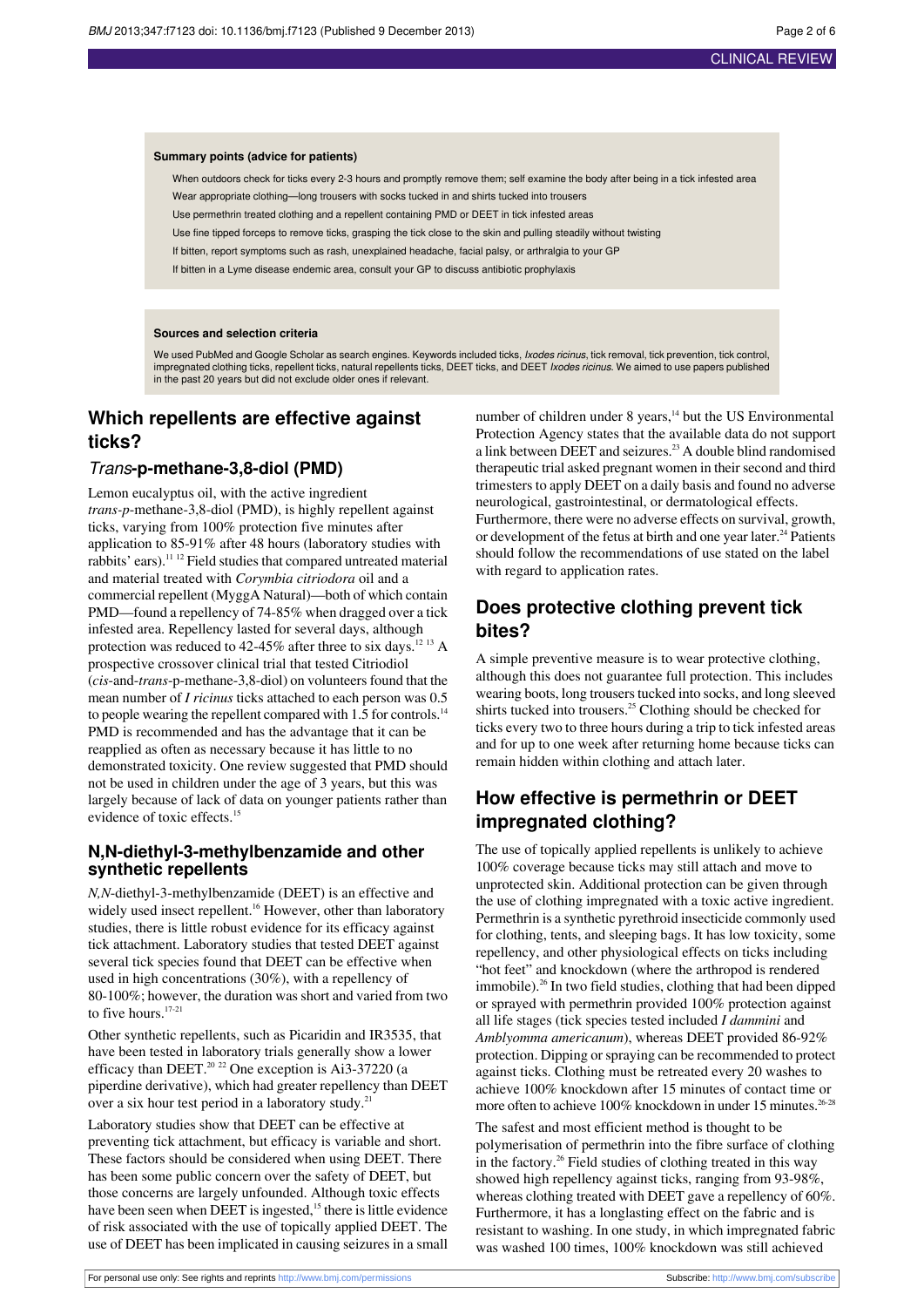with 15 minutes of exposure to *I ricinus* nymphs.<sup>27</sup> One non-randomised open label pilot study that asked outdoor workers to wear permethrin treated clothing for seven months found a 93% reduction in tick bites compared with controls.<sup>29</sup> Permethrin impregnated clothing is recommended for people who spend prolonged periods of time in tick infested areas.

### **How do ticks attach and why is removal important?**

To begin feeding, ticks cut through the skin using chelicerae and insert a feeding tube, called a hypostome, into the opening (fig [2⇓](#page-4-1)). The hypostome is covered with backward facing projections, known as denticles, which anchor the tick on to the host. Some species also secrete a cement-like substance from the salivary glands, which hardens around the mouthparts to form a collar that allows the tick to remain firmly in place. Any cement that is left in the skin may cause an allergic reaction or infection.<sup>30</sup> Tick removal isimportant to prevent the transmission of infectious agents and localised infection from the tick bite.

#### **How quickly should a tick be removed?**

*Borrelia burgdorferi*sensu lato spirochaetes, which cause Lyme disease, reside and replicate in the midgut epithelium of the tick. When a tick attaches, the spirochaetes migrate to the salivary glands and are then transmitted to the host. Laboratory studies have shown that the risk of contracting Lyme disease is low if a tick has been attached for less that 24-36 hours, the time needed for the bacteria to migrate from the midgut to the salivary glands, and that this time frame is crucial in preventing transmission.<sup>31</sup> <sup>32</sup> The longer the tick feeds the higher the risk of contracting Lyme disease. However, a laboratory transmission study that gave rodents nymph infected feeds found that transmission occurred within 16 hours.<sup>33</sup> Furthermore, this study showed that ticks infected with *B afzelii* start to transmit infection earlier than ticks infected with *B burgdorferi* sensu stricto, suggesting that there is variation within the species complex. Although the evidence for removing a tick within a specific timeframe is not clear, ticks should be removed sooner rather than later. We strongly recommend the use of an appropriate tool for removal. During prolonged travel in known tick infested areas, it is strongly recommended that people always carry a tick removal tool.

### **Which methods of removal don't work?**

Several methods for tick removal have been proposed that supposedly induce the tick to detach itself from the skin owing to lack of oxygen. These include rubbing petroleum jelly, gasoline, fingernail polish, or 70% isopropyl alcohol over the tick's mouthparts, or placing a lit match next to the tick. None of these methodsis effective because ticks have a low respiratory rate.<sup>34</sup> Furthermore, using a lighted match could burn the skin or cause the tick to burst and spread potentially infectiousfluids. One state-wide cross sectional study in the US investigated risk factors for *B burgdorferi* antibodies and found evidence that the use of gasoline to remove ticks may increase the risk of *B burgdorferi* infection (odds ratio 4.5, 95% confidence interval 1.2 to 17.6).<sup>35</sup> Some studies argue that the method of tick removal does not influence the risk of transmission of *B burgdorferi*. A laboratory study that used various methods for removal saw no difference in squeezing the tick before removing it and pulling steadily.<sup>31</sup> Another laboratory study found that crushing or gently pulling the tick were both equally effective at stopping transmission within a certain time.<sup>36</sup> These methods are not recommended because they do not promptly detach the tick and may increase the chance of the tick regurgitating its stomach contents, thereby facilitating transmission of pathogens.<sup>37</sup>

## **How should a tick be removed correctly?**

Ticks should be removed using fine forceps by steadily pulling the tick upwards (fig [3⇓](#page-5-0)). PHE, the NHS, and studies that have examined different methods of tick removal all recommend that fine tipped forceps should be used to grasp the tick as close to the skin as possible and then to pull steadily upwards with an even pressure. They do not recommend twisting or jerking the tick because this may break the mouthparts.<sup>38-41</sup> Furthermore, one study that compared the use of forceps with other methods of tick removal found that forceps protected against *B burgdorferi* and *Rickettsia conorii*. Patients were also protected against infection and complications.<sup>42</sup>

Although forceps are considered the best removal method, some specially designed tick removal tools are also available. However, these tools have been studied only in animals and not yet in humans. One study recruited pet owners through veterinarians and asked them to remove ticks from their pets using four different tick removal tools that were randomly assigned using an intervention grid. A total of 236 ticks were removed by both pet owners and veterinarians. The study concluded that people removing the ticks preferred the tick remover tool (O'Tom Tick Twister) over fine tipped forceps because the ticks were easier to grab and quicker to remove. The tool also used less force for extraction and caused less damage to the ticks mouthparts. Another animal study compared three commercially available tick removal tools (Ticked Off, Pro-Tick Remedy, and Tick Plier) against medium tipped forceps. They concluded that the commercially available tools removed nymphs better than forceps because they removed more cement and caused less damage to tick mouthparts. However, nymphs were still more difficult to remove than adults. The authors of this study recommended commercially available tools over medium tipped forceps because they removed nymphs better.<sup>43</sup> More studies assessing the use of these tools in humans are needed before commercial tick removal tools can be recommended in humans. If a person is inexperienced in removing ticks, tools such as these may be an option for ease of use, but we recommend the use of fine tipped tweezers for tick removal until more evidence is available.<sup>4</sup>

## **What to do after a tick bite?**

People who have been bitten by a tick or spent time outdoors in tick infested areas should look for symptoms associated with Lyme disease. About 60% of patients will experience erythema migrans, a localised bull's eye rash. Other symptoms are unexplained headaches and neck stiffness, flu-like symptoms, facial palsy, arthralgia, heart palpitations, or dizziness within weeks of the tick bite or exposure.<sup>45 46</sup> People who develop any of these symptoms should notify their general practitioner for a diagnosis and possible treatment. In highly endemic areas, the use of antibiotics can be used as a prophylaxis. A randomised double blind placebo controlled trial found that a 200 mg dose of doxycycline prevented Lyme disease if given within 72 hours of a tick bite.<sup>47</sup>

PHE conducts surveillance of ticks in the UK, and all patients presenting with a tick bite are encouraged to submit the tick to the medical entomology group for identification. It is crucial that tick awareness materials are available within GP surgeries and in nature reserves in areas where ticks are problematic and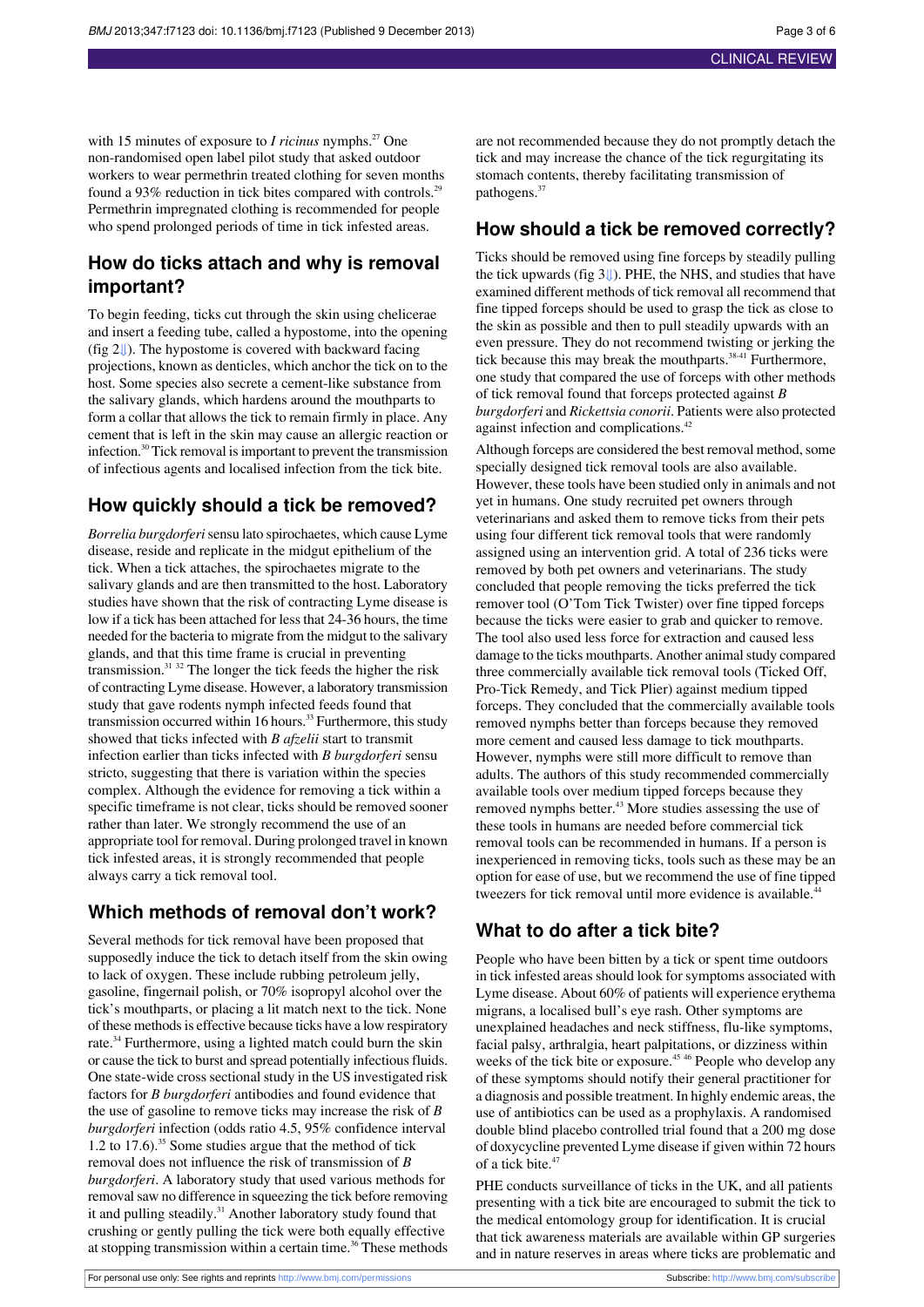where Lyme borreliosis is endemic. Understanding the incidence rate of tick bites and erythema migrans across the UK, and how this is changing over time, is now a priority for PHE.

Contributors: JGL and WF put forward the topic for this review. CD searched the literature and all authors helped write the review. JGL is guarantor.

Funding: This paper received no funding.

Competing interests: We have read and understood the BMJ Group policy on declaration of interests and declare the following interests: None.

Provenance and peer review: Not commissioned; externally peer reviewed.

- 1 Hillyard PD. Ticks of north-west Europe. Barnes RSK, Crothers JH, eds. Field Studies Council in association with the Natural History Museum, 1996.
- 2 Jongejan F, Uilenberg G. The global importance of ticks. Parasitology 2004;129:S3-14.
- 3 Centers for Disease Control and Prevention. Reported cases of Lyme disease by year, United States, 2003-2012. 2013 [www.cdc.gov/lyme/stats/chartstables/casesbyyear.html](http://www.cdc.gov/lyme/stats/chartstables/casesbyyear.html).
- 4 Bonnefoy X, Kampen H, Sweeney K. Public health significance of urban pests. WHO, 2008. [www.euro.who.int/\\_\\_data/assets/pdf\\_file/0011/98426/E91435.pdf.](http://www.euro.who.int/__data/assets/pdf_file/0011/98426/E91435.pdf)
- 5 Tijsse-Klasen E, Hansford KM, Jahfari S, Phipps P, Sprong H, Medlock JM. Spotted fever group rickettsiae in Dermacentor reticulatus and Haemaphysalis punctata ticks in the UK. Parasit Vectors 2013;6:212.
- 6 Parola P. Tick-borne rickettsial diseases: emerging risks in Europe. Comp Immunol Microbiol Infect Dis 2004;27:297-304.
- 7 Homer MJ, Aguilar-Delfin I, Telford SR 3rd, Krause PJ, Persing DH. Babesiosis. Clin Microbiol Rev 2000;13:451-69.
- 8 Daltroy LH, Phillips C, Lew R, Wright E, Shadick NA, Liang MH. A controlled trial of a novel primary prevention program for Lyme disease and other tick-borne illnesses. Health Educ Behav 2007;34:531-42.
- 9 Malouin R, Winch P, Leontsini E, Glass G, Simon D, Hayes EB, et al. Longitudinal evaluation of an educational intervention for preventing tick bites in an area with endemic Lyme disease in Baltimore County, Maryland. Am J Epidemiol 2003;157:1039-51.
- 10 Mowbray F, Richard A, Rubin GJ. Ticking all the boxes? A systematic review on education and communication intervention to prevent tick-borne diseases. Vector Borne Zoonotic Dis 2012;12:817-25.
- 11 Trigg JK, Hill N. Laboratory evaluation of a eucalyptus-based repellent against four biting arthropods. Phytother Res 1996;10:313-6.
- 12 Jaenson TGT, Garboui S, Pålsson K. Repellency of oils of lemon eucalyptus, geranium, and lavender and the mosquito repellent MyggA Natural to Ixodes ricinus (Acari: Ixodidae) in the laboratory and field. J Med Entomol 2006;43:731-6.
- 13 Garboui S, Jaenson TGT, Palsson K. Repellency of MyggA Natural spray (para-menthane 3,8-diol) and RB86 (neem oil) against the tick Ixodes ricinus (Acari: Ixodidae) in the field in east-central Sweden. Exp Appl Acarol 2006;40:271-7.
- 14 Gardulf A, Wohlfart I, Gustafson R. A prospective cross-over field trial shows protection of lemon eucalyptus extract against tick bites. J Med Entomol 2004;41:1064-7.
- 15 Koren G, Matsui D, Bailey B. DEET-based insect repellents: safety implications for children and pregnant and lactating women. CMAJ 2003;169:209-12.
- 16 Brown M, Hebert AA. Insect repellents: an overview. J Am Acad Dermatol 1997;36:243-9. 17 Jensenius M, Pretorius A-M, Clarke F, Myrvang B. Repellent efficacy of four commercial DEET lotions against Amblyomma hebraeum (Acari: Ixodidae), the principal vector of Rickettsia africae in southern Africa. Trans R Soc Trop Med Hyg 2005;99:708-11.
- 18 Staub D, Debrunner M, Amsler L, Steffen R. Effectiveness of a repellent containing DEET and EBAAP for preventing tick bites. Wilderness Environ Med 2002;13:12-20.
- 19 Semmler M, Abdel-Ghaffar F. Comparison of tick repellent efficacy of chemical and biological products originating from Europe and the USA. Parasitol Res 2011;108:899-904.
- 20 Pretorius A-M, Jensenius M, Clarke F, Ringertz SH. Repellent efficacy of DEET and KBR 3023 against Amblyomma hebraeum (Acari: Ixodidae). J Med Entomol 2003;40:245-8.
- 21 Solberg VB, Klein TA, Mcpherson KR, Bradford BA, Burge JR, Wirtz RA. Field evaluation of DEET and Piperdine repellent (AI3-37220) against Amblyomma americanum (Acari: Ixodidae). J Med Entomol 1995;32:870-5.
- 22 Stafford KC. Tick bite prevention and the use of insect repellents. 2005. [www.ct.gov/caes/](http://www.ct.gov/caes/lib/caes/documents/publications/fact_sheets/tickbiteprevention05.pdf) [lib/caes/documents/publications/fact\\_sheets/tickbiteprevention05.pdf.](http://www.ct.gov/caes/lib/caes/documents/publications/fact_sheets/tickbiteprevention05.pdf)
- 23 US Environmental Protection Agency. Reregistration eligibility decision (RED) for DEET. 1998. [www.epa.gov/oppsrrd1/REDs/0002red.pdf.](http://www.epa.gov/oppsrrd1/REDs/0002red.pdf)
- 24 McGready R, Hamilton KA, Simpson JA, Cho T, Luxemburger C, Edwards R, et al. Safety of the insect repellent N,N-diethyl-M-toluamide (DEET) in pregnancy. Am J Trop Med Hyg 2001;65:285-9.
- 25 Piesman J, Lars E. Prevention of tick-borne diseases. Annu Rev Entomol 2008;53:23-43. 26 Faulde M, Uedelhoven W, Maleruis M, Robbins RG. Factory-based Permethrin
- impregnation of uniforms: residual activity against Aedes aegypti and Ixodes ricinus in battle dress uniforms worn under field conditions, and cross-contamination during the laundering and storage process. Milit Med 2006;171:472-7.
- 27 Faulde MK, Uedelhoven WM, Robbins RG. Contact toxicity and residual activity of different permethrin-based fabric impregnation methods for Aedes aegypti (Diptera: Culicidae), Ixodes ricinus (Acari: Ixodidae), and Lepisma saccharina (Thysanura: Lepismatidae). J Med Entomol 2003;40:935-41.
- 28 Faulde M, Uedelhoven W. A new clothing impregnation method for personal protection against ticks and biting insects. Int J Med Microbiol 2006;296(suppl 1):225-9
- 29 Vaughn WK, Meshnick SR. Pilot study assessing the effectiveness of long-lasting permethrin-impregnated clothing for the prevention of tick bites. Vector Borne Zoonotic Dis 2011;11:869-75.
- 30 Pitches DW. Removal of ticks: a review of the literature. Euro Surveill 2006;11:E0608174.
- 31 Kahl O, Janetzki-Mittmann C, Gray JS, Jonas R, Stein J, de Boer R. Risk of infection with Borrelia burgdorferi sense lato for a host in relation to the duration of nymphal Ixodes ricinus feeding and the method of tick removal. Zentralblatt für Bakteriologie 1998;287:41-52.
- 32 Radolf JD, Caimano MJ, Stevenson B, Hu LT. Of ticks, mice and men: understanding the dual-host lifestyle of Lyme disease spirochaetes. Nat Rev Micro 2012;10:87-99.
- 33 Crippa M, Rais O, Gern L. Investigations on the mode and dynamics of transmission and infectivity of Borrelia burgdorferi Sensu Stricto and Borrelia afzelii in Ixodes ricinus ticks. Vector Borne Zoonotic Dis 2002;2:3-9.
- 34 De Boer R, Van den Bogaard AE. Removal of attached nymphs and adults of Ixodes ricinus (Acari: Ixodidae). J Med Entomol 1993;30:748-52.
- 35 Schwartz BS, Goldstein MD. Lyme disease in outdoor workers: risk factors, preventative measures and tick removal methods. Am J Epidemiol 1990;131:877-85.
- Piesman J, Dolan MC. Protection against Lyme disease spirochete transmi by prompt removal of nymphal Ixodes scapularis (Acari: Ixodidae). J Med Entomol 2002;39:509-12.
- 37 Connat J-L. Demonstration of regurgitation of gut content during blood meals of the tick Ornithodoros moubata. Parasitol Res 1991;77:452-4.
- 38 NHS Choices. Insect bites and stings. Treatments. 2012. [www.nhs.uk/Conditions/Bites](http://www.nhs.uk/Conditions/Bites-insect/Pages/Treatment.aspx)[insect/Pages/Treatment.aspx.](http://www.nhs.uk/Conditions/Bites-insect/Pages/Treatment.aspx)
- 39 Centers for Disease Control and Prevention. Tick removal. 2011. [www.cdc.gov/lyme/](http://www.cdc.gov/lyme/removal/index.html) [removal/index.html](http://www.cdc.gov/lyme/removal/index.html).
- 40 Needham GR. Evaluation of five popular methods for tick removal. Pediatrics 1985;75:997-1002.
- 41 Bowles DE, McHugh CP, Spraling SL. Evaluation of devices for removing attached Rhipicephalus sanguineus (Acari: Ixodidae). J Med Entomol 1992;30:748-52.
- 42 Oteo JA, Martinez de Artola, V, Gómez-Cadiñanos R, Casas JM, Blanco JR, Rosel L. Evaluation of methods of tick removal in human ixodidiasis. Rev Clin Esp 1996;196:584-7.<br>Stewart RL. Burgdorfer W. Needham GR. Evaluation of three commercial tick removal 43 Stewart RL, Burgdorfer W, Needham GR. Evaluation of three comme
- tools. Wilderness Environment Med 1998;9:137-42. 44 Zenner L, Drevon-Gaillot E, Callait-Cardinal MP. Evaluation of four manual tick-removal
- devices for dogs and cats. Vet Rec 2006;159:526-9. 45 Centers for Disease Control and Prevention. Signs and symptoms of Lyme disease. 2013. [www.cdc.gov/lyme/signs\\_symptoms/index.html](http://www.cdc.gov/lyme/signs_symptoms/index.html).
- 46 O'Connell S. Lyme disease in the UK: epidemiology, clinical presentations and diagnosis. J Med Microbiol 1994;40:77-8.
- 47 Nadelman RB, Nowakowski J, Fish D, Falco RC, Freeman K, McKenna D, et al. Prophylaxis with single-dose doxycycline for the prevention of Lyme disease after an Ixodes scapularis tick bite. N Engl J Med 2001;345:79-84.

**Accepted:** 20 November 2013

#### Cite this as: BMJ 2013;347:f7123

© BMJ Publishing Group Ltd 2013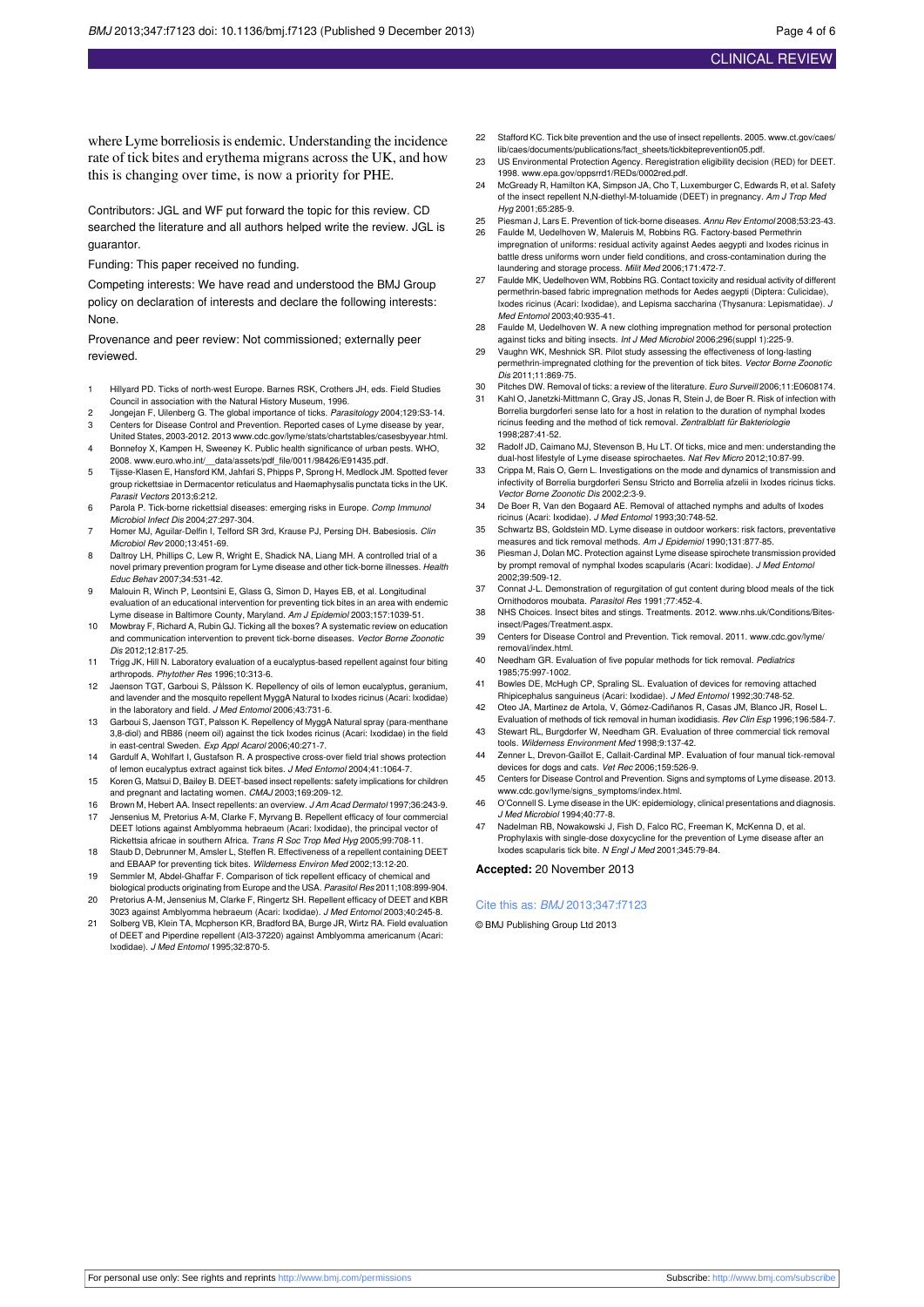#### **Additional educational resources**

#### Resources for healthcare professionals

Public Health England [\(www.hpa.org.uk/Topics/InfectiousDiseases/InfectionsAZ/LymeDisease/GeneralInformation/](http://www.hpa.org.uk/Topics/InfectiousDiseases/InfectionsAZ/LymeDisease/GeneralInformation/lym005GeneralInformation/) [lym005GeneralInformation/\)](http://www.hpa.org.uk/Topics/InfectiousDiseases/InfectionsAZ/LymeDisease/GeneralInformation/lym005GeneralInformation/)—Clear information on Lyme disease and links to other useful websites

Public Health England [\(www.hpa.org.uk/Topics/InfectiousDiseases/InfectionsAZ/LymeDisease/](http://www.hpa.org.uk/Topics/InfectiousDiseases/InfectionsAZ/LymeDisease/))—Information on Lyme disease, epidemiological data, and Lyme disease diagnostic services in the UK. Patient leaflets and recommendations for diagnosis and treatment across Europe and North America also available

Public Health England [\(www.hpa.org.uk/Topics/InfectiousDiseases/InfectionsAZ/Ticks/TickPreventionAndRemoval/](http://www.hpa.org.uk/Topics/InfectiousDiseases/InfectionsAZ/Ticks/TickPreventionAndRemoval/))—Advice on how to prevent tick bites and minimise ticks in gardens

US Centers for Disease Control and Prevention ([www.cdc.gov/ticks/removing\\_a\\_tick.html](http://www.cdc.gov/ticks/removing_a_tick.html))—Instructions on tick removal, with a diagram

#### Resources for patients

Borreliosis and Associated Diseases Awareness UK [\(www.bada-uk.org/\)](http://www.bada-uk.org/)—Clear information on many tickborne diseases found in Europe. All of the information is gathered from scientific resources or research

Patient.co.uk ([www.patient.co.uk/health/lyme-disease](http://www.patient.co.uk/health/lyme-disease))—Information on Lyme disease and links to patient support groups and recent articles

#### **Questions for future research**

Do different tick species have different sensitivities to repellents or insecticides (such as DEET and permethrin)? How effective are DEET and other repellents in field studies when used on human skin? How well do commercial tick removal tools work?

## <span id="page-4-0"></span>**Figures**



<span id="page-4-1"></span>**Fig 1** (A) Engorged and (B) unfed female adult Ixodes ricinus (hard bodied) tick. Reproduced with permission from Public Health England



**Fig 2** Diagram of the mouthparts of a hard bodied tick